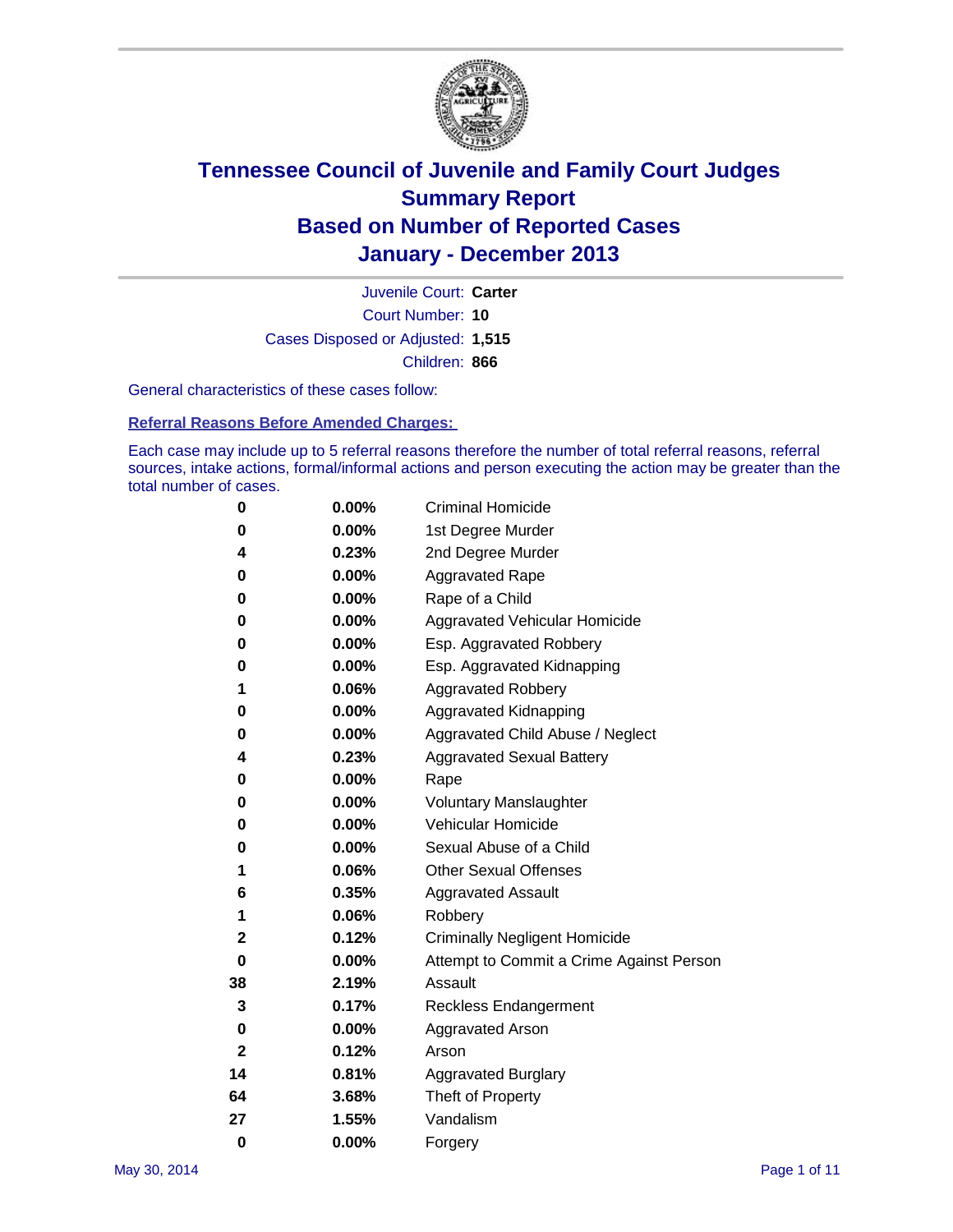

Court Number: **10** Juvenile Court: **Carter** Cases Disposed or Adjusted: **1,515** Children: **866**

### **Referral Reasons Before Amended Charges:**

Each case may include up to 5 referral reasons therefore the number of total referral reasons, referral sources, intake actions, formal/informal actions and person executing the action may be greater than the total number of cases.

| 0            | 0.00%    | <b>Worthless Checks</b>                                     |
|--------------|----------|-------------------------------------------------------------|
| 0            | 0.00%    | Illegal Possession / Fraudulent Use of Credit / Debit Cards |
| 8            | 0.46%    | <b>Burglary</b>                                             |
| 3            | 0.17%    | Unauthorized Use of a Vehicle                               |
| 0            | 0.00%    | <b>Cruelty to Animals</b>                                   |
| 7            | 0.40%    | Sale of Controlled Substances                               |
| 21           | 1.21%    | <b>Other Drug Offenses</b>                                  |
| 21           | 1.21%    | Possession of Controlled Substances                         |
| 1            | 0.06%    | <b>Criminal Attempt</b>                                     |
| 0            | 0.00%    | Carrying Weapons on School Property                         |
| 3            | 0.17%    | Unlawful Carrying / Possession of a Weapon                  |
| 6            | 0.35%    | <b>Evading Arrest</b>                                       |
| 0            | 0.00%    | Escape                                                      |
| 1            | 0.06%    | Driving Under Influence (DUI)                               |
| 14           | 0.81%    | Possession / Consumption of Alcohol                         |
| 4            | 0.23%    | Resisting Stop, Frisk, Halt, Arrest or Search               |
| 8            | 0.46%    | <b>Aggravated Criminal Trespass</b>                         |
| $\mathbf{2}$ | 0.12%    | Harassment                                                  |
| 0            | 0.00%    | Failure to Appear                                           |
| 1            | 0.06%    | Filing a False Police Report                                |
| 0            | 0.00%    | Criminal Impersonation                                      |
| 13           | 0.75%    | <b>Disorderly Conduct</b>                                   |
| 11           | 0.63%    | <b>Criminal Trespass</b>                                    |
| 0            | $0.00\%$ | <b>Public Intoxication</b>                                  |
| 0            | 0.00%    | Gambling                                                    |
| 54           | 3.11%    | <b>Traffic</b>                                              |
| 0            | 0.00%    | Local Ordinances                                            |
| 3            | 0.17%    | Violation of Wildlife Regulations                           |
| 10           | 0.58%    | Contempt of Court                                           |
| 46           | 2.65%    | Violation of Probation                                      |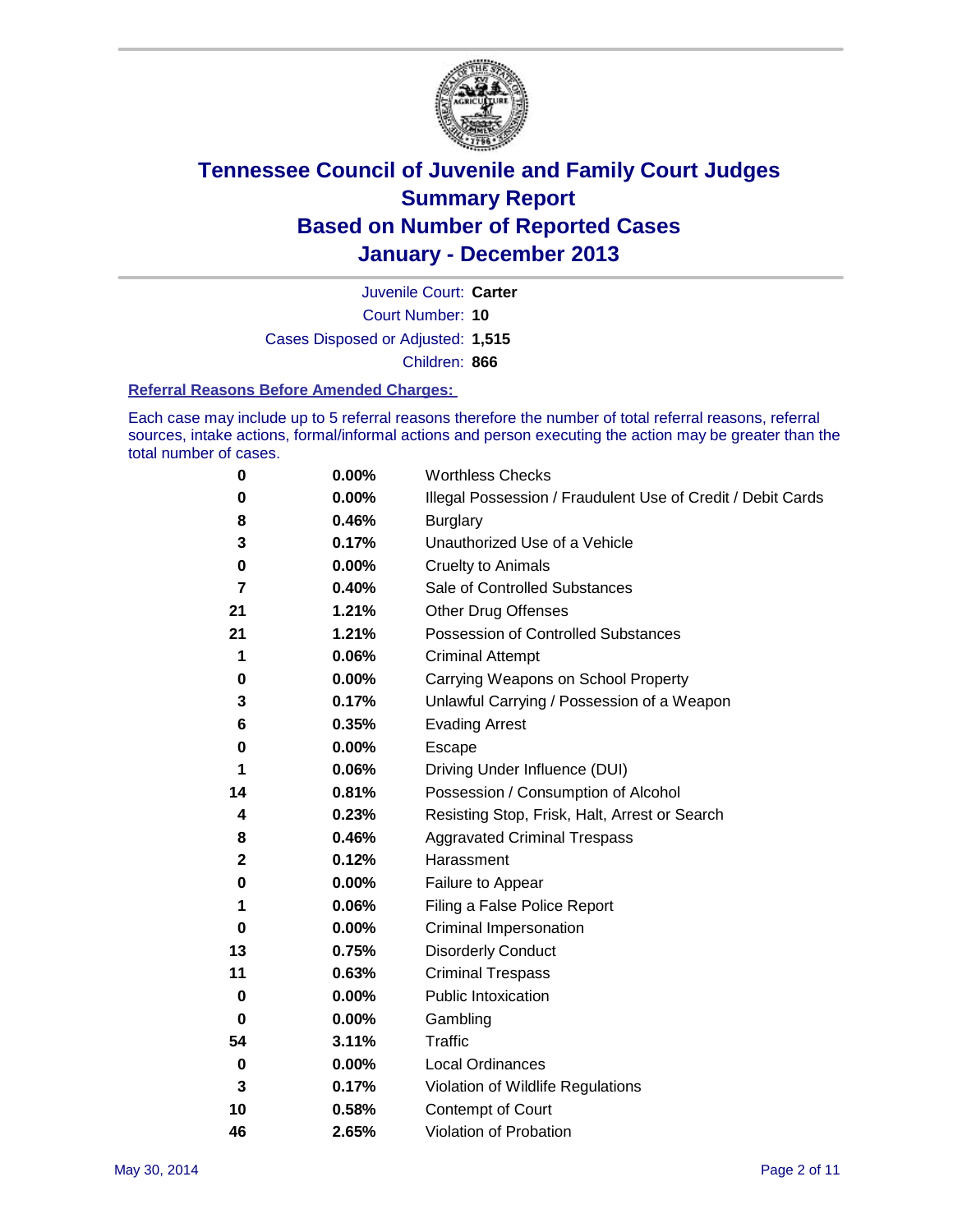

Court Number: **10** Juvenile Court: **Carter** Cases Disposed or Adjusted: **1,515** Children: **866**

### **Referral Reasons Before Amended Charges:**

Each case may include up to 5 referral reasons therefore the number of total referral reasons, referral sources, intake actions, formal/informal actions and person executing the action may be greater than the total number of cases.

| 1,739    | 100.00% | <b>Total Referrals</b>                 |
|----------|---------|----------------------------------------|
| 41       | 2.36%   | Other                                  |
| 0        | 0.00%   | <b>Consent to Marry</b>                |
| 0        | 0.00%   | <b>Request for Medical Treatment</b>   |
| 484      | 27.83%  | Child Support                          |
| 52       | 2.99%   | Paternity / Legitimation               |
| 30       | 1.73%   | Visitation                             |
| 124      | 7.13%   | Custody                                |
| $\bf{0}$ | 0.00%   | <b>Foster Care Review</b>              |
| 0        | 0.00%   | <b>Administrative Review</b>           |
| 0        | 0.00%   | <b>Judicial Review</b>                 |
| 0        | 0.00%   | Violation of Informal Adjustment       |
| 0        | 0.00%   | <b>Violation of Pretrial Diversion</b> |
| 60       | 3.45%   | <b>Termination of Parental Rights</b>  |
| 455      | 26.16%  | Dependency / Neglect                   |
| $\bf{0}$ | 0.00%   | <b>Physically Abused Child</b>         |
| 15       | 0.86%   | Sexually Abused Child                  |
| 0        | 0.00%   | Violation of Curfew                    |
| $\bf{0}$ | 0.00%   | Violation of a Valid Court Order       |
| 11       | 0.63%   | Possession of Tobacco Products         |
| 0        | 0.00%   | Out-of-State Runaway                   |
| 9        | 0.52%   | In-State Runaway                       |
| 43       | 2.47%   | Truancy                                |
| 11       | 0.63%   | <b>Unruly Behavior</b>                 |
| 0        | 0.00%   | Violation of Aftercare                 |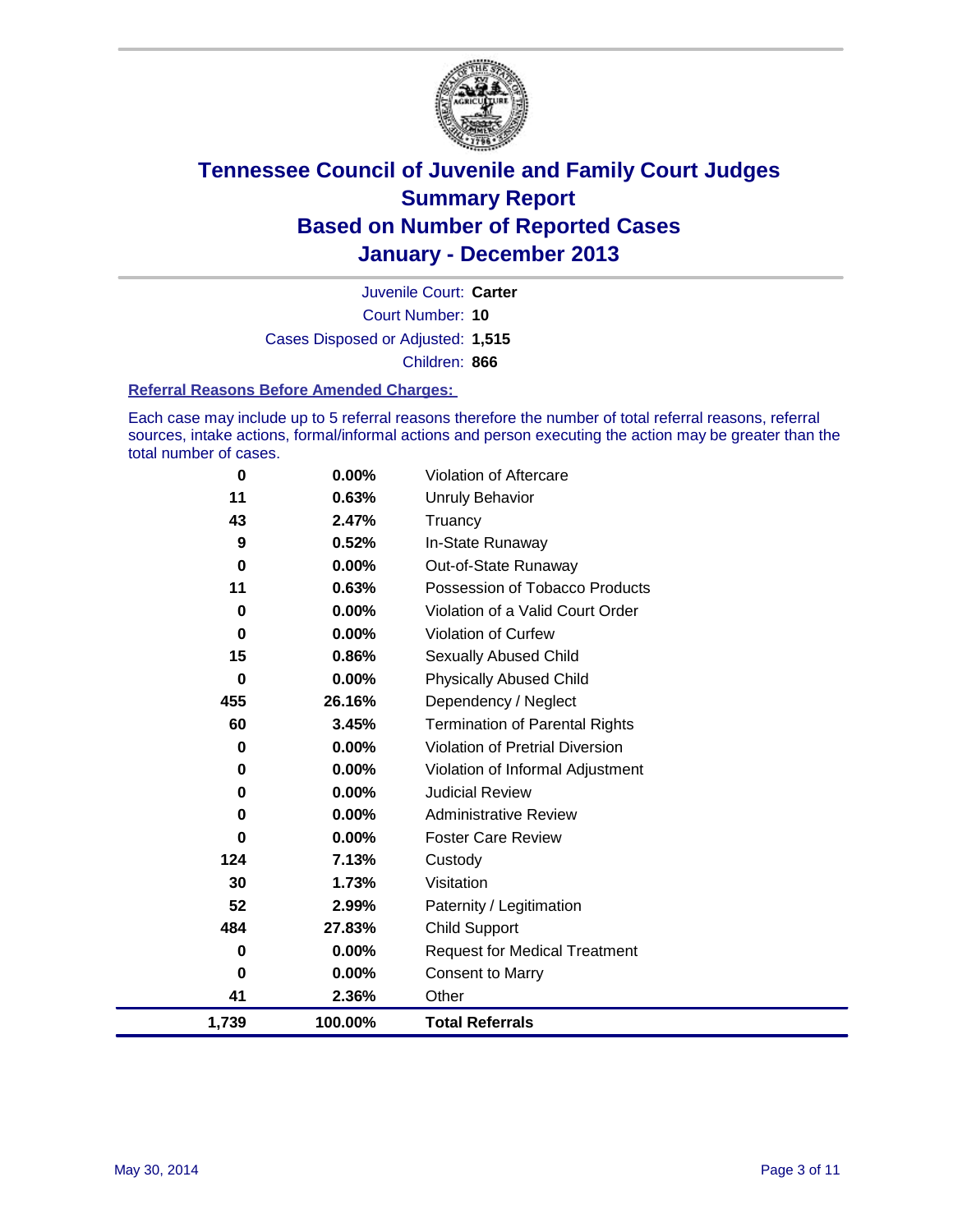

|                            |                                   | Juvenile Court: Carter            |
|----------------------------|-----------------------------------|-----------------------------------|
|                            |                                   | Court Number: 10                  |
|                            | Cases Disposed or Adjusted: 1,515 |                                   |
|                            |                                   | Children: 866                     |
| <b>Referral Sources: 1</b> |                                   |                                   |
| 336                        | 19.32%                            | Law Enforcement                   |
| 154                        | 8.86%                             | Parents                           |
| 187                        | 10.75%                            | <b>Relatives</b>                  |
| $\mathbf{2}$               | 0.12%                             | Self                              |
| 48                         | 2.76%                             | School                            |
| 1                          | 0.06%                             | <b>CSA</b>                        |
| 457                        | 26.28%                            | <b>DCS</b>                        |
| 0                          | 0.00%                             | <b>Other State Department</b>     |
| 0                          | 0.00%                             | <b>District Attorney's Office</b> |
| 47                         | 2.70%                             | <b>Court Staff</b>                |
| 468                        | 26.91%                            | Social Agency                     |
| $\mathbf{2}$               | 0.12%                             | <b>Other Court</b>                |
| 33                         | 1.90%                             | Victim                            |
| $\bf{0}$                   | 0.00%                             | Child & Parent                    |
| $\mathbf 2$                | 0.12%                             | Hospital                          |
| $\mathbf 2$                | 0.12%                             | Unknown                           |
| 0                          | $0.00\%$                          | Other                             |
| 1,739                      | 100.00%                           | <b>Total Referral Sources</b>     |

### **Age of Child at Referral: 2**

| 866 | 100.00%  | <b>Total Child Count</b> |
|-----|----------|--------------------------|
| 0   | 0.00%    | <b>Unknown</b>           |
| 0   | $0.00\%$ | Ages 19 and Over         |
| 41  | 4.73%    | Ages 17 through 18       |
| 123 | 14.20%   | Ages 15 through 16       |
| 57  | 6.58%    | Ages 13 through 14       |
| 52  | 6.00%    | Ages 11 through 12       |
| 593 | 68.48%   | Ages 10 and Under        |
|     |          |                          |

<sup>1</sup> If different than number of Referral Reasons (1739), verify accuracy of your court's data.

<sup>2</sup> One child could be counted in multiple categories, verify accuracy of your court's data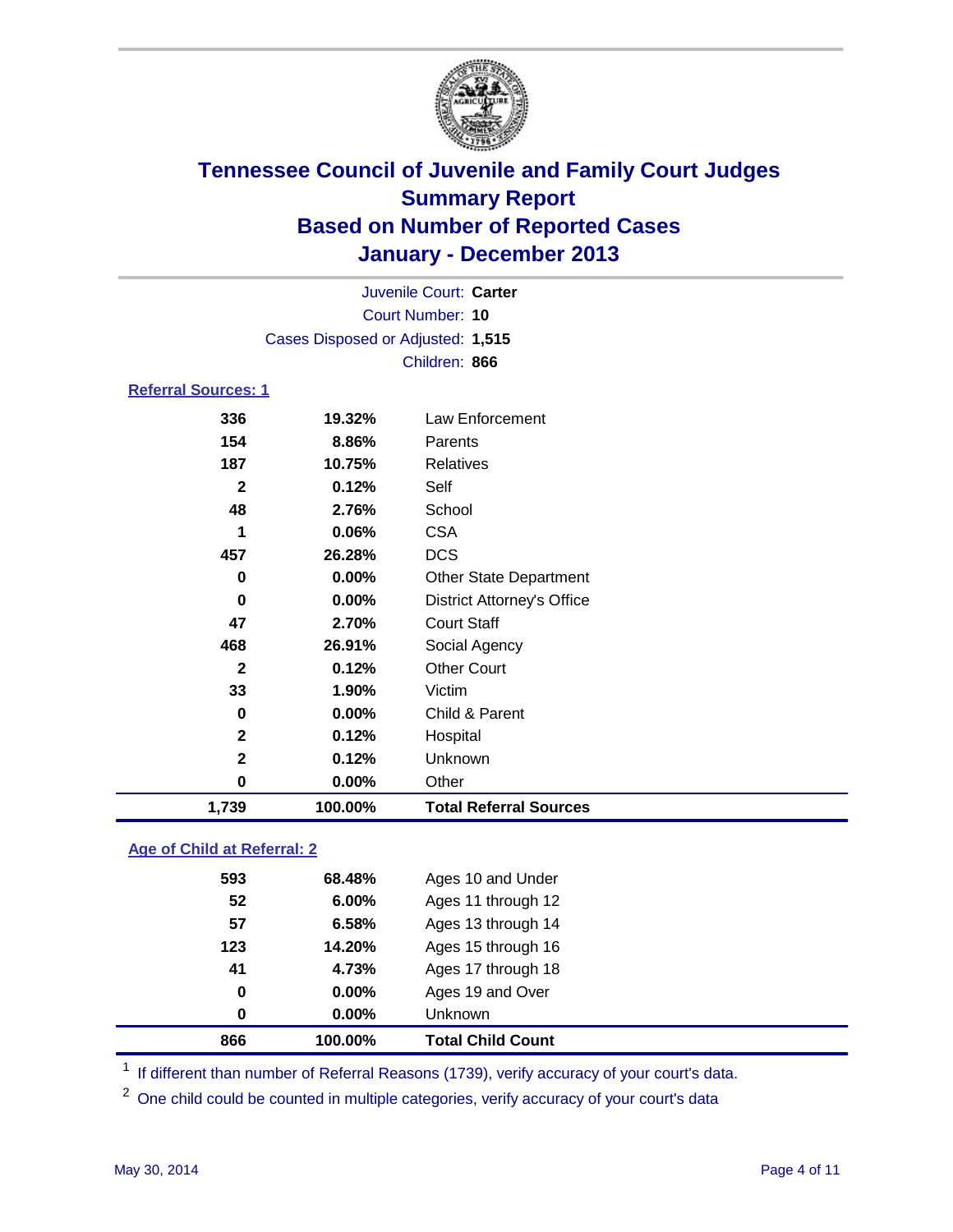

| Juvenile Court: Carter                  |                                   |                          |  |  |
|-----------------------------------------|-----------------------------------|--------------------------|--|--|
| Court Number: 10                        |                                   |                          |  |  |
|                                         | Cases Disposed or Adjusted: 1,515 |                          |  |  |
|                                         |                                   | Children: 866            |  |  |
| Sex of Child: 1                         |                                   |                          |  |  |
| 482                                     | 55.66%                            | Male                     |  |  |
| 384                                     | 44.34%                            | Female                   |  |  |
| $\mathbf 0$                             | 0.00%                             | Unknown                  |  |  |
| 866                                     | 100.00%                           | <b>Total Child Count</b> |  |  |
| Race of Child: 1                        |                                   |                          |  |  |
| 832                                     | 96.07%                            | White                    |  |  |
| 5                                       | 0.58%                             | African American         |  |  |
| 0                                       | 0.00%                             | Native American          |  |  |
| 0                                       | 0.00%                             | Asian                    |  |  |
| 3                                       | 0.35%                             | Mixed                    |  |  |
| 26                                      | 3.00%                             | Unknown                  |  |  |
| 866                                     | 100.00%                           | <b>Total Child Count</b> |  |  |
| <b>Hispanic Origin: 1</b>               |                                   |                          |  |  |
| 15                                      | 1.73%                             | Yes                      |  |  |
| 850                                     | 98.15%                            | No                       |  |  |
| 1                                       | 0.12%                             | Unknown                  |  |  |
| 866                                     | 100.00%                           | <b>Total Child Count</b> |  |  |
| <b>School Enrollment of Children: 1</b> |                                   |                          |  |  |
| 565                                     | 65.24%                            | Yes                      |  |  |
| 298                                     | 34.41%                            | <b>No</b>                |  |  |
| 3                                       | 0.35%                             | Unknown                  |  |  |
| 866                                     | 100.00%                           | <b>Total Child Count</b> |  |  |

One child could be counted in multiple categories, verify accuracy of your court's data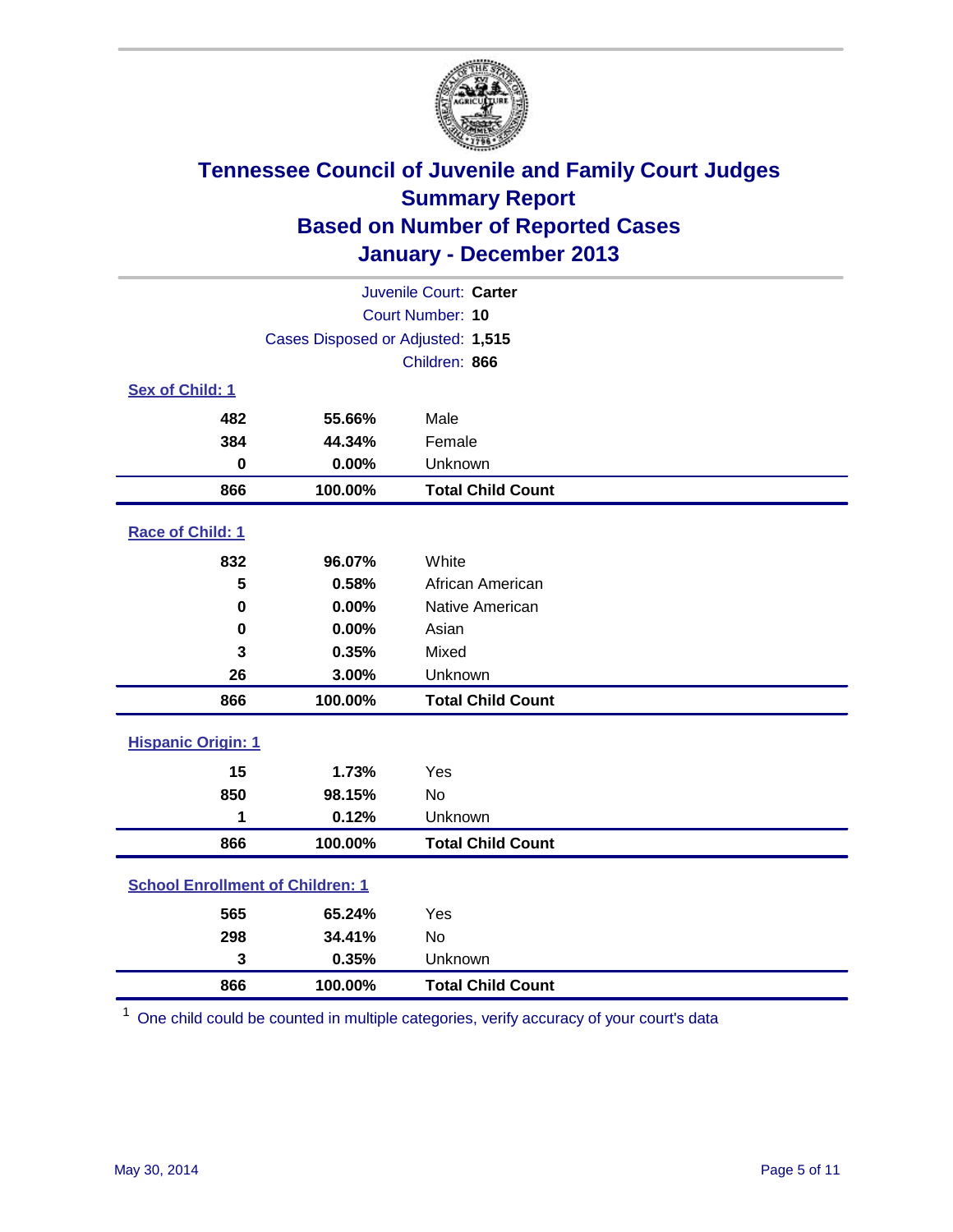

Court Number: **10** Juvenile Court: **Carter** Cases Disposed or Adjusted: **1,515** Children: **866**

### **Living Arrangement of Child at Time of Referral: 1**

| 866 | 100.00%  | <b>Total Child Count</b>     |
|-----|----------|------------------------------|
| 3   | 0.35%    | Other                        |
| 0   | $0.00\%$ | Unknown                      |
| 0   | $0.00\%$ | Independent                  |
| 0   | $0.00\%$ | In an Institution            |
| 1   | 0.12%    | In a Residential Center      |
| 0   | $0.00\%$ | In a Group Home              |
| 31  | 3.58%    | With Foster Family           |
| 0   | 0.00%    | <b>With Adoptive Parents</b> |
| 73  | 8.43%    | <b>With Relatives</b>        |
| 28  | 3.23%    | With Father                  |
| 652 | 75.29%   | With Mother                  |
| 8   | 0.92%    | With Mother and Stepfather   |
| 4   | 0.46%    | With Father and Stepmother   |
| 66  | 7.62%    | With Both Biological Parents |
|     |          |                              |

### **Type of Detention: 2**

| 1,515 | 100.00%  | <b>Total Detention Count</b> |  |
|-------|----------|------------------------------|--|
| 0     | $0.00\%$ | Other                        |  |
| 1,482 | 97.82%   | Does Not Apply               |  |
| 0     | $0.00\%$ | <b>Unknown</b>               |  |
| 0     | $0.00\%$ | <b>Psychiatric Hospital</b>  |  |
| 0     | 0.00%    | Jail - No Separation         |  |
| 0     | $0.00\%$ | Jail - Partial Separation    |  |
| 0     | 0.00%    | Jail - Complete Separation   |  |
| 33    | 2.18%    | Juvenile Detention Facility  |  |
| 0     | 0.00%    | Non-Secure Placement         |  |
|       |          |                              |  |

<sup>1</sup> One child could be counted in multiple categories, verify accuracy of your court's data

If different than number of Cases (1515) verify accuracy of your court's data.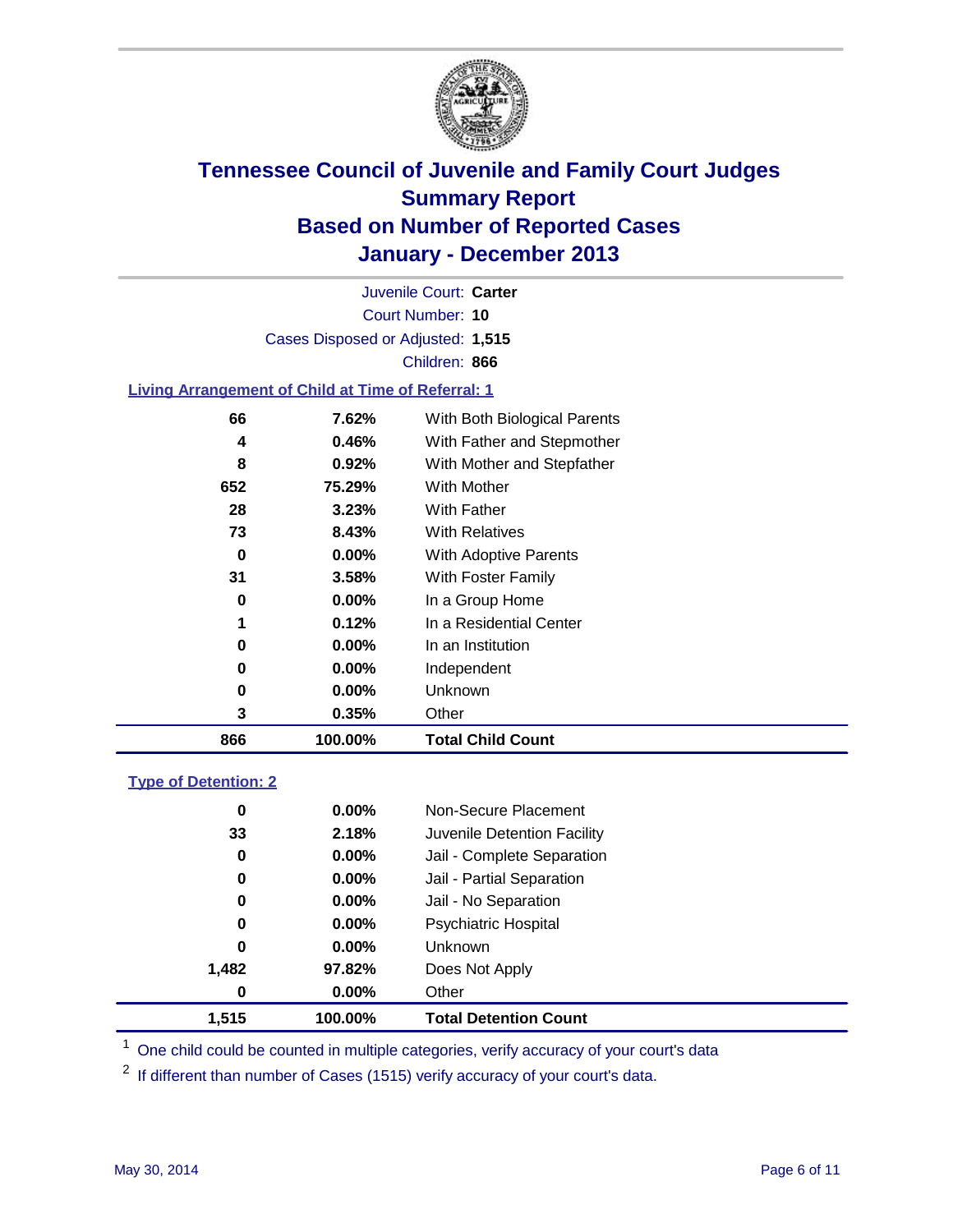

|                                                    |                                   | Juvenile Court: Carter               |
|----------------------------------------------------|-----------------------------------|--------------------------------------|
|                                                    |                                   | Court Number: 10                     |
|                                                    | Cases Disposed or Adjusted: 1,515 |                                      |
|                                                    |                                   | Children: 866                        |
| <b>Placement After Secure Detention Hearing: 1</b> |                                   |                                      |
| 22                                                 | 1.45%                             | Returned to Prior Living Arrangement |
| 9                                                  | 0.59%                             | Juvenile Detention Facility          |
| 0                                                  | 0.00%                             | Jail                                 |
| $\mathbf{2}$                                       | 0.13%                             | Shelter / Group Home                 |
| $\mathbf 0$                                        | 0.00%                             | <b>Foster Family Home</b>            |
| 0                                                  | 0.00%                             | Psychiatric Hospital                 |
| 0                                                  | 0.00%                             | Unknown                              |
| 1,482                                              | 97.82%                            | Does Not Apply                       |
| 0                                                  | 0.00%                             | Other                                |
| 1,515                                              | 100.00%                           | <b>Total Placement Count</b>         |
|                                                    |                                   |                                      |
| <b>Intake Actions: 2</b>                           |                                   |                                      |
| 1,698                                              | 97.64%                            | <b>Petition Filed</b>                |
| 5                                                  | 0.29%                             | <b>Motion Filed</b>                  |
| 0                                                  | 0.00%                             | <b>Citation Processed</b>            |
| 0                                                  | 0.00%                             | Notification of Paternity Processed  |
| 0                                                  | 0.00%                             | Scheduling of Judicial Review        |
| 0                                                  | 0.00%                             | Scheduling of Administrative Review  |
| 0                                                  | 0.00%                             | Scheduling of Foster Care Review     |
| $\bf{0}$                                           | 0.00%                             | Unknown                              |
| 0                                                  | 0.00%                             | Does Not Apply                       |
| 36                                                 | 2.07%                             | Other                                |
| 1,739                                              | 100.00%                           | <b>Total Intake Count</b>            |

<sup>1</sup> If different than number of Cases (1515) verify accuracy of your court's data.

 $2$  If different than number of Referral Reasons (1739), verify accuracy of your court's data.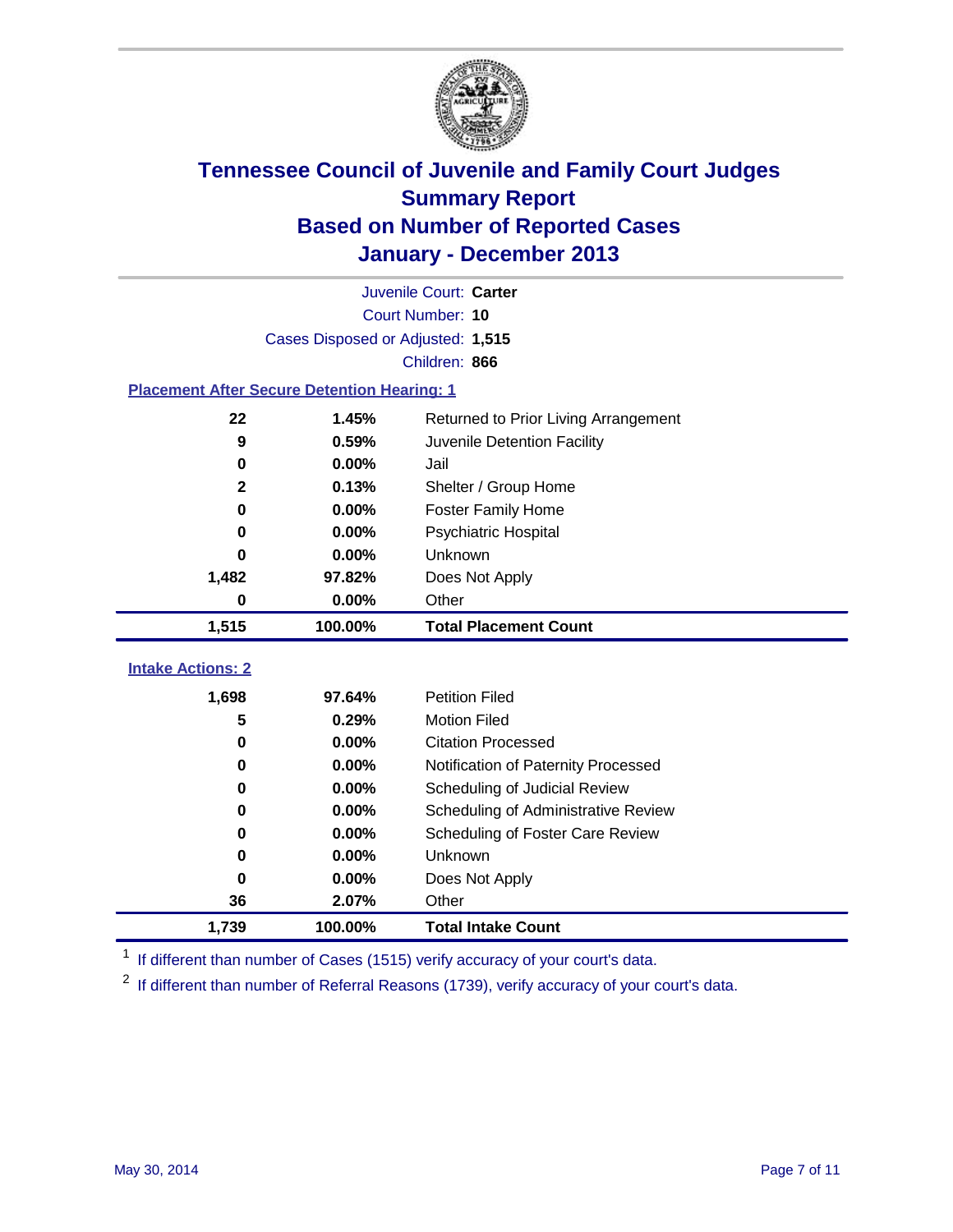

Court Number: **10** Juvenile Court: **Carter** Cases Disposed or Adjusted: **1,515** Children: **866**

### **Last Grade Completed by Child: 1**

| 866          | 100.00% | <b>Total Child Count</b> |
|--------------|---------|--------------------------|
| 0            | 0.00%   | Other                    |
| 1            | 0.12%   | Unknown                  |
| $\bf{0}$     | 0.00%   | Never Attended School    |
| $\bf{0}$     | 0.00%   | Graduated                |
| $\bf{0}$     | 0.00%   | <b>GED</b>               |
| $\bf{0}$     | 0.00%   | Non-Graded Special Ed    |
| $\mathbf{2}$ | 0.23%   | 12th Grade               |
| 20           | 2.31%   | 11th Grade               |
| 73           | 8.43%   | 10th Grade               |
| 90           | 10.39%  | 9th Grade                |
| 18           | 2.08%   | 8th Grade                |
| 45           | 5.20%   | 7th Grade                |
| 39           | 4.50%   | 6th Grade                |
| 28           | 3.23%   | 5th Grade                |
| 35           | 4.04%   | 4th Grade                |
| 49           | 5.66%   | 3rd Grade                |
| 46           | 5.31%   | 2nd Grade                |
| 26           | 3.00%   | 1st Grade                |
| 73           | 8.43%   | Kindergarten             |
| 8            | 0.92%   | Preschool                |
| 313          | 36.14%  | Too Young for School     |

| <b>Enrolled in Special Education: 1</b> |
|-----------------------------------------|
|                                         |

| 866 | 100.00% | <b>Total Child Count</b> |  |
|-----|---------|--------------------------|--|
| 821 | 94.80%  | Unknown                  |  |
| 36  | 4.16%   | No                       |  |
| 9   | 1.04%   | Yes                      |  |
|     |         |                          |  |

One child could be counted in multiple categories, verify accuracy of your court's data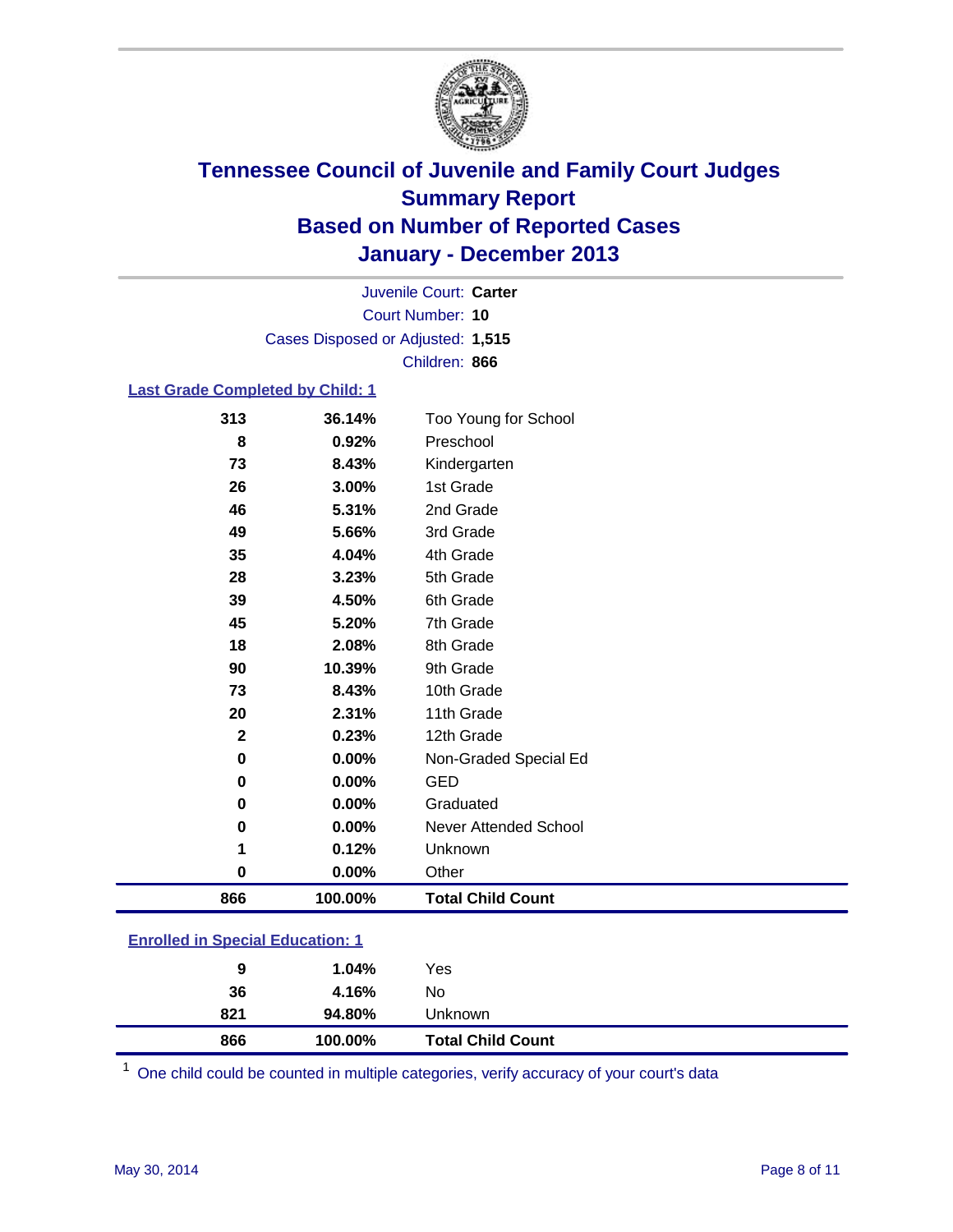

|                              |                                   | Juvenile Court: Carter    |
|------------------------------|-----------------------------------|---------------------------|
|                              |                                   | Court Number: 10          |
|                              | Cases Disposed or Adjusted: 1,515 |                           |
|                              |                                   | Children: 866             |
| <b>Action Executed By: 1</b> |                                   |                           |
| 1,721                        | 98.96%                            | Judge                     |
| 4                            | 0.23%                             | Magistrate                |
| 14                           | 0.81%                             | <b>YSO</b>                |
| 0                            | $0.00\%$                          | Other                     |
| 0                            | $0.00\%$                          | Unknown                   |
| 1,739                        | 100.00%                           | <b>Total Action Count</b> |

### **Formal / Informal Actions: 1**

| 160   | 9.20%    | Dismissed                                        |
|-------|----------|--------------------------------------------------|
| 30    | 1.73%    | Retired / Nolle Prosequi                         |
| 169   | 9.72%    | <b>Complaint Substantiated Delinquent</b>        |
| 38    | 2.19%    | <b>Complaint Substantiated Status Offender</b>   |
| 85    | 4.89%    | <b>Complaint Substantiated Dependent/Neglect</b> |
| 3     | 0.17%    | <b>Complaint Substantiated Abused</b>            |
| 0     | $0.00\%$ | <b>Complaint Substantiated Mentally III</b>      |
| 17    | 0.98%    | Informal Adjustment                              |
| 0     | $0.00\%$ | <b>Pretrial Diversion</b>                        |
| 0     | $0.00\%$ | <b>Transfer to Adult Court Hearing</b>           |
| 0     | $0.00\%$ | Charges Cleared by Transfer to Adult Court       |
| 0     | $0.00\%$ | <b>Special Proceeding</b>                        |
| 34    | 1.96%    | <b>Review Concluded</b>                          |
| 810   | 46.58%   | Case Held Open                                   |
| 393   | 22.60%   | Other                                            |
| 0     | $0.00\%$ | <b>Unknown</b>                                   |
| 1,739 | 100.00%  | <b>Total Action Count</b>                        |

<sup>1</sup> If different than number of Referral Reasons (1739), verify accuracy of your court's data.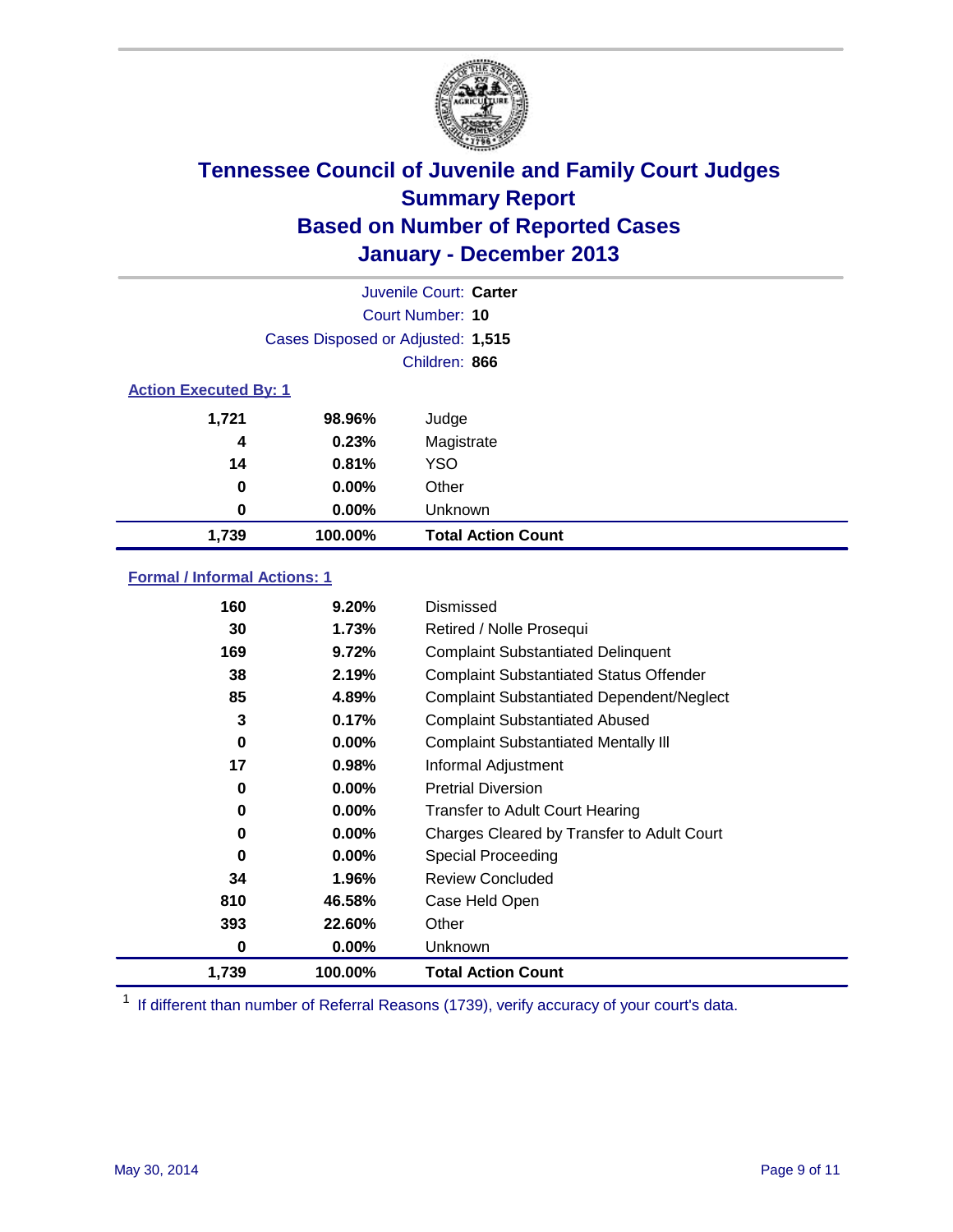

|                       |                                   | Juvenile Court: Carter                                |
|-----------------------|-----------------------------------|-------------------------------------------------------|
|                       |                                   | <b>Court Number: 10</b>                               |
|                       | Cases Disposed or Adjusted: 1,515 |                                                       |
|                       |                                   | Children: 866                                         |
| <b>Case Outcomes:</b> |                                   | There can be multiple outcomes for one child or case. |
| 145                   | 7.98%                             | Case Dismissed                                        |
| 50                    | 2.75%                             | Case Retired or Nolle Prosequi                        |
| 18                    | 0.99%                             | Warned / Counseled                                    |
| 816                   | 44.88%                            | Held Open For Review                                  |
| 18                    | 0.99%                             | Supervision / Probation to Juvenile Court             |
| 0                     | 0.00%                             | <b>Probation to Parents</b>                           |
| 0                     | 0.00%                             | Referral to Another Entity for Supervision / Service  |
| 4                     | 0.22%                             | Referred for Mental Health Counseling                 |
| 13                    | 0.72%                             | Referred for Alcohol and Drug Counseling              |
| 0                     | 0.00%                             | Referred to Alternative School                        |
| 0                     | 0.00%                             | Referred to Private Child Agency                      |
| 0                     | 0.00%                             | Referred to Defensive Driving School                  |
| 0                     | 0.00%                             | Referred to Alcohol Safety School                     |
| 2                     | 0.11%                             | Referred to Juvenile Court Education-Based Program    |
| 0                     | 0.00%                             | Driver's License Held Informally                      |
| 0                     | 0.00%                             | <b>Voluntary Placement with DMHMR</b>                 |
| 0                     | 0.00%                             | <b>Private Mental Health Placement</b>                |
| 0                     | 0.00%                             | <b>Private MR Placement</b>                           |
| 0                     | 0.00%                             | Placement with City/County Agency/Facility            |
| 0                     | 0.00%                             | Placement with Relative / Other Individual            |
| 30                    | 1.65%                             | Fine                                                  |
| 0                     | 0.00%                             | <b>Public Service</b>                                 |
| 4                     | 0.22%                             | Restitution                                           |
| 0                     | 0.00%                             | <b>Runaway Returned</b>                               |
| 0                     | 0.00%                             | No Contact Order                                      |
| 0                     | 0.00%                             | Injunction Other than No Contact Order                |
| 0                     | 0.00%                             | <b>House Arrest</b>                                   |
| 0                     | 0.00%                             | <b>Court Defined Curfew</b>                           |
| 0                     | 0.00%                             | Dismissed from Informal Adjustment                    |
| 0                     | 0.00%                             | <b>Dismissed from Pretrial Diversion</b>              |
| 0                     | 0.00%                             | Released from Probation                               |
| 1                     | 0.06%                             | <b>Transferred to Adult Court</b>                     |
| 0                     | $0.00\%$                          | <b>DMHMR Involuntary Commitment</b>                   |